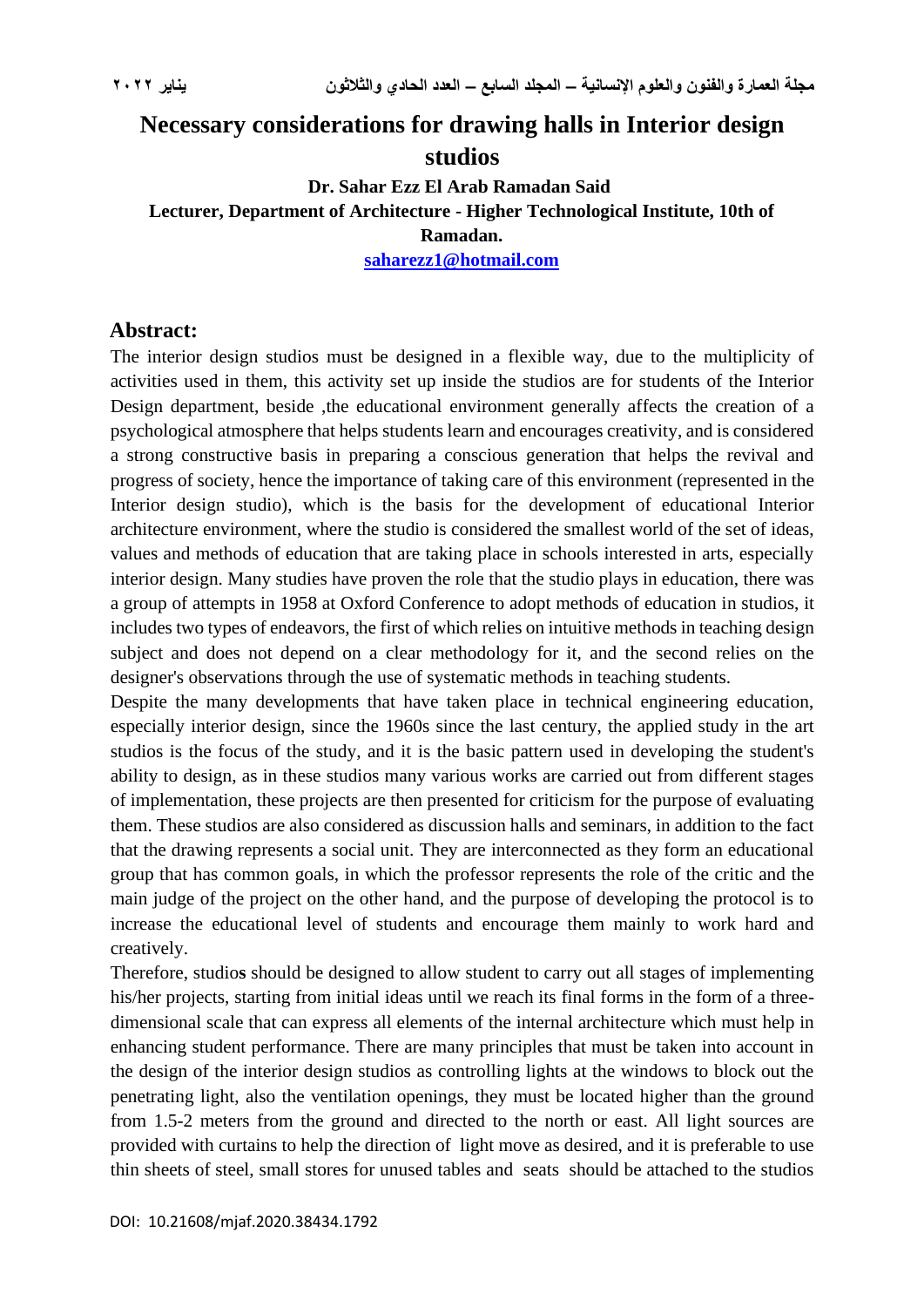, a continuous series of wall systems must be provided to hang the student`s tools and selective projects to be guided and means of learning to be benefited from, taking into account the orientation of these studios with appropriate direction from north to east and good interior design for them in a way that achieves the maximum use of the internal space and achieving the required space allocated to each student that allows the appropriate space for different work to be done in studios , beside, taking into account the movement paths because of its great importance in organizing the internal movement of the vacuum, and placing the internal equipment for studios in the correct places, the percentage of this paths to the area of studio equivalent to approximately 20% of the total area of the studio ,more over the interior architecture designer takes into account the treatments of the various internal surfaces as for the walls to be painted in suitable colors, the furniture to be simple, and students must be able to use the internal spaces of the studios to a wide extent while providing all the required needs for these students, the process of traditionalism for existing drawing room shapes with thinking about human proportions represent stagnation points, which help in measuring to accomplish the required tasks successfully, and from it the design process is based on a correct standard aspect and a practical aesthetic aspect , and focus here on interior studios, and needs for each student within the Interior studios , focus directly on the appropriate dimensions of furniture and interior equipment within these studios, that help to know the appropriate furniture and its measuring for these studios .

When thinking about designing drawing studios, one must take into account the type of studio required in terms of being an open or closed studio, as the open studio has an open area that can be divided by light, moving transparent partitions to suit different work situations, this type of studio is characterized by preparing a comfortable physical environment due to the flexibility of these studios ,while for the closed studio, it is a small confined space in which there is no visual or physical contact between it and other areas of the studio, and these studios are characterized by the possibility of reducing noise and sound and the possibility of good control .

The researcher put forward a set of design ideas that illustrate the internal treatment methods for the Interior design for studios in Al Shorouk Academy in order to benefit from its design lines and apply them to the interior studios in various places in the academies and colleges of art in Egypt, which contributes mainly to the drawing up of all stages of design from proposing initial ideas for the project ,hall to make models, workshops, an exhibition and a seminar to discuss projects ..........

# **Basically, this research is based on two approaches: First, Descriptive curriculum**:

 The qualitative description of the Interior design studios is a qualitative description and based on the existing information and international references. The qualitative expression gives a description of these internal spaces, while the quantitative description gives a numerical description that shows the size and area of the internal space of this hall and the degree and how the architectural spaces are related to each other, through scarcity and analysis.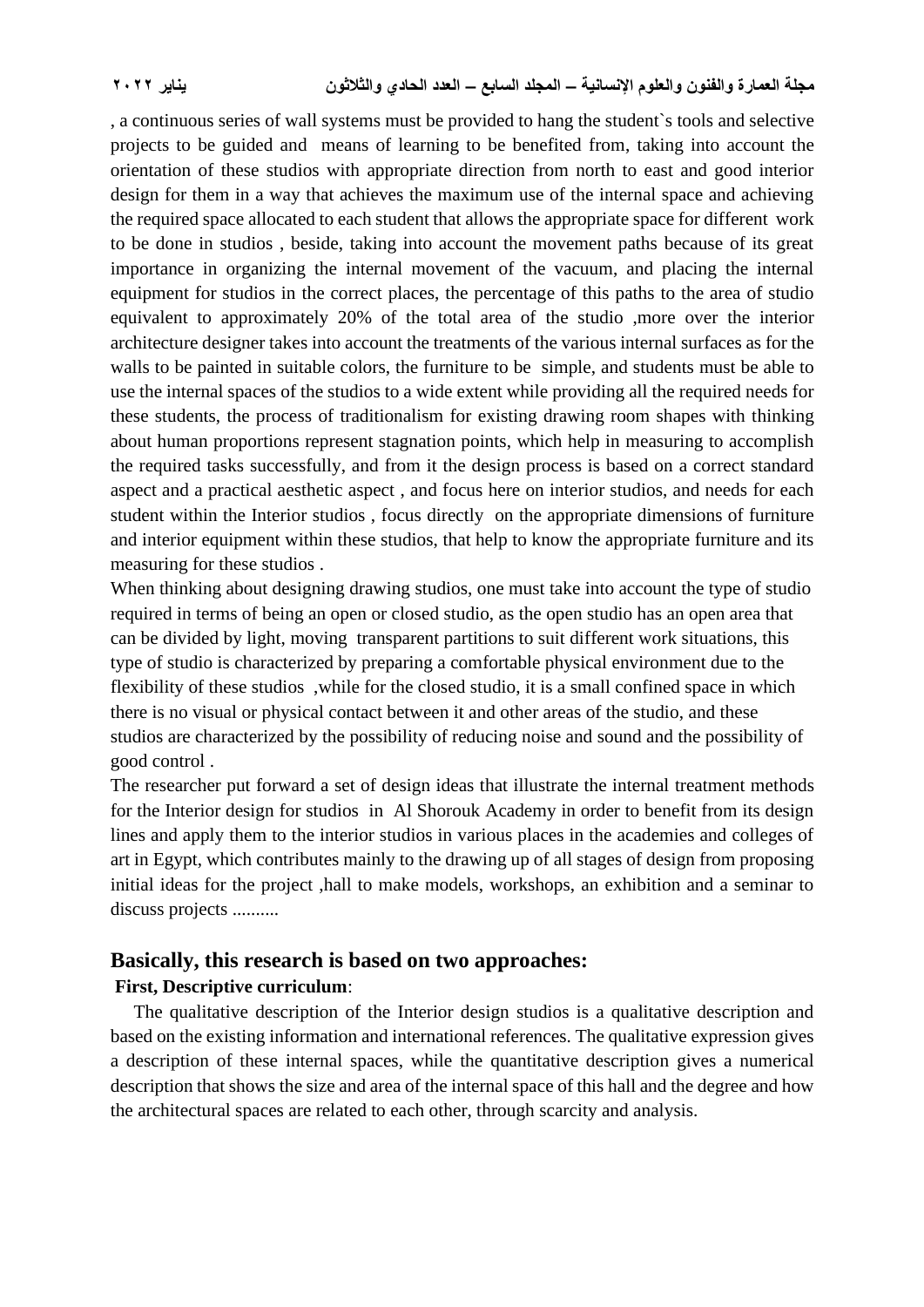#### **Second Analytical approach:**

Through the application of the correct considerations reached by the researcher on drawing halls in drawing levels for interior design, by presenting a set of proposed design solutions for a group of halls.

#### **First: the theoretical side.**

#### **1- Interior design protocol characteristics**.

The studio is the main place in which the education process takes place, which is the specific inner space, based on the horizontal and vertical elements (floor - ceilings - walls). This void is defined by several characteristics that affect its employees (students) and their internal performance.

There are many studies that confirm the importance of educational space and its redesign in line with modern technologies and distance from the traditional methods of designing the studios environment for its furniture, and its development must create a psychological and social environment that creates opportunities for students to achieve internal compatibility with their internal and external tendencies in their dealings with the internal environment.

We can access, through this approach, a set of useful information about the studios, its capacity, the existing forms and the most appropriate of these forms,

First, this search refers studio capacity, as there is a direct effect between the proportionality of the capacity of the studio and its impact on the level of student performance, as it helps them to more responsiveness and participation between them and their professor, and these studios can be divided into two types:

**Open studio**. And it has an open space that can be divided by light moving partitions to suit it, and this studio is characterized by preparing a comfortable physical environment due to the flexibility, it achieves for students, and **Closed studios**, which includes a small, enclosed space with no limited visual or physical contact.

Second, this search refers to studio shapes as basic geometric shapes (rectangle - polygon triangle - circular) are among the most used shapes, but the rectangle is the predominant shape for the design of these studios in general, as it provides the opportunity to arrange the elements of the space more efficiently than other geometric shapes, and the shape of the drawing can be changed by internal partitions, which can be used for commenting projects on them. We will show below some of how the shape of the space affects the connection between the components of the space as well as its effect on directing the axes of movement.

## **The basic geometric shapes of Interior design studios:**

**About triangle shape**: When the studios become like this, the direction of the connection and the movement is in three directions, and most often the entry into the space of the triangle is made from one of its sides, and according to the shape of the triangle, the opposite of the entry side is **one of the following two cases:**

The first case - what corresponds to the entry side is angular, so entering the void means the possibility of moving dynamically to the opposite sides of the same importance, so the differentiation here is for the entry side, and the importance of the other two sides is equal or converging and consequently the importance of the spaces that follow it converges or is equal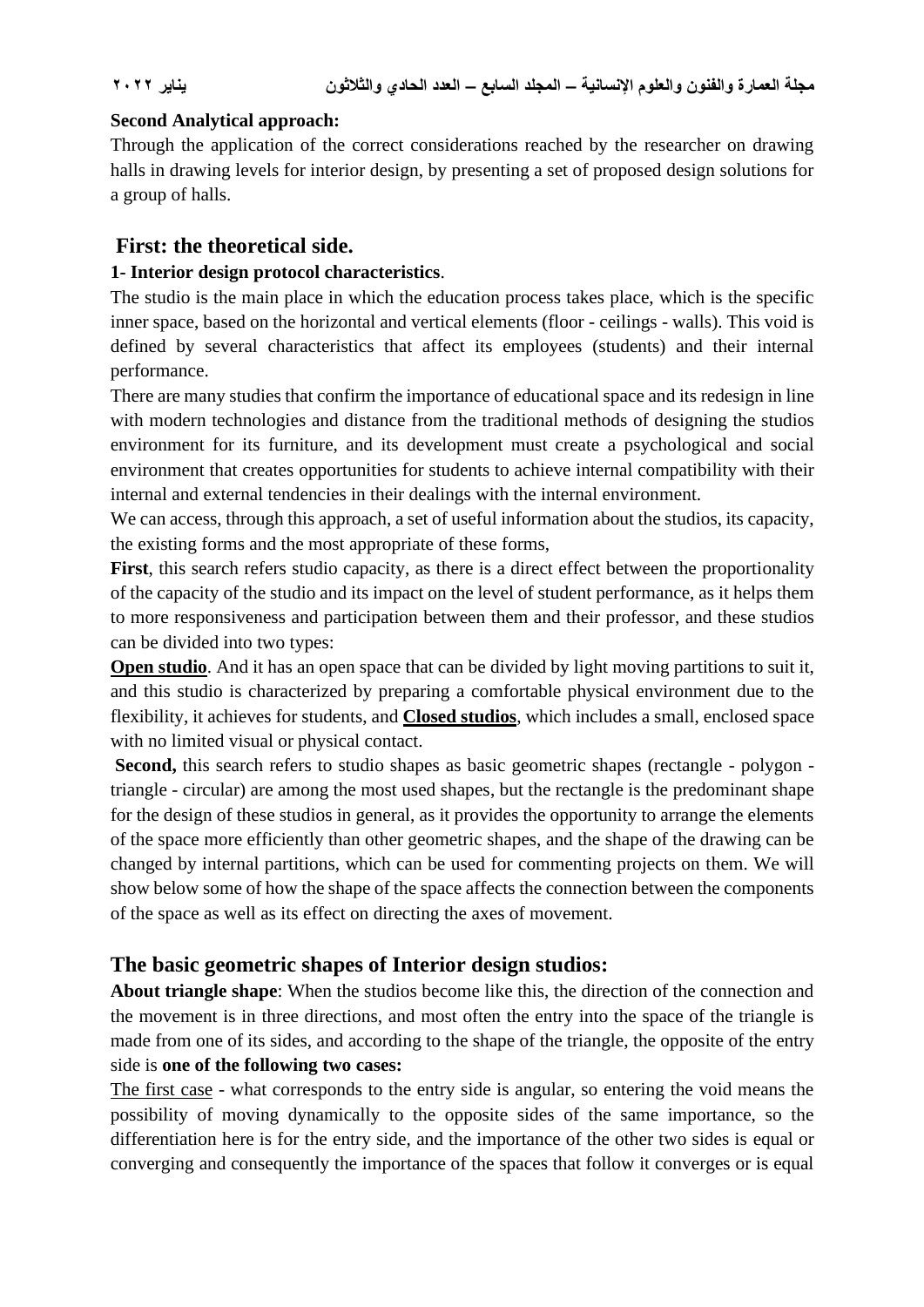in importance, and the space at the opposite corner of the entry rib forms a static region and it has strong optical polarization.

**About square shape** There are three cases of tying.

The first case - if the dimensions of the sides of a quadrilateral space are equal in length, and after its projection is a square, where 1 represents to say that the transmission center is a static area that can be penetrated to secure the transition to the other spaces, and its static and rotation can be preserved.

The second case - if every two opposite sides are equal in length, then the space is rectangular in shape, in this case the second case; the importance of the elements distributed on the two long sides is greater than those at the end of it or on its short sides because it is a high debt space in the corridor and its center turns into an axis that is different from the state of the image in the center Relative static, when the generator of silence is a rectangular space that divides the shape into two opposite parts on both sides of the two long sides and forms an axis of strong movement along the long axis.

The third case - if the void is of an irregular four-dimensional shape, in this case it takes the characteristics of the regular shape closest to it, and if the lengths of its axes are close, then it is closer to the square and takes the characteristics of a square-shaped shape, but if the lengths of its axes are very different in length in the shape is closer to the rectangle and takes the characteristics of a rectangular shape

**The circular polygonal shape**. A circle as a geometric shape is a special case of polygons, so the spatial effect of a polygonal and circular geometric shape is similar in terms of the way the movement is distributed (both have a static center as in the case of the square) and a radial distribution of the movement towards the surrounding spaces and the elements associated with it and varies in the shape and number of surfaces surrounding the void.

The role of the vacuum in changing the orientation and arranging the importance of the spaces associated with it remains the same in the event that the void is present at the end of the formation, but it takes the role of a new formation as its shape affects the production of the external shape of the design, so if the space is open and emptied of size, its role is to attract the external space towards the interior through directing the movement, and if it is closed and protruding from the formation, then its task becomes to collect the movement axes within it and transfer them to the inside of the volume.

This research focuses on an important part which is the **human being as an important criterion for designing studios:** As the architects when they measure the dimensions of their ceremonies, in order for them to obtain a basis for the dimensions of their construction plans, everyone who studies the art of construction must carefully understand as much as possible the dimensions of places and things that may exist, and every interpretation of the dimensions can give a picture of the furniture, the rooms, or the facility to be achieved. It stands next to it, within the perception or in reality, and it must be noted that in the technical bulletins currently, which do not include the human scale, or people next to or inside the building, they always give a wrong idea according to the plan and the dimensions of these facilities, and upon its implementation, you get surprised to see it much smaller, due to the lack of proportionality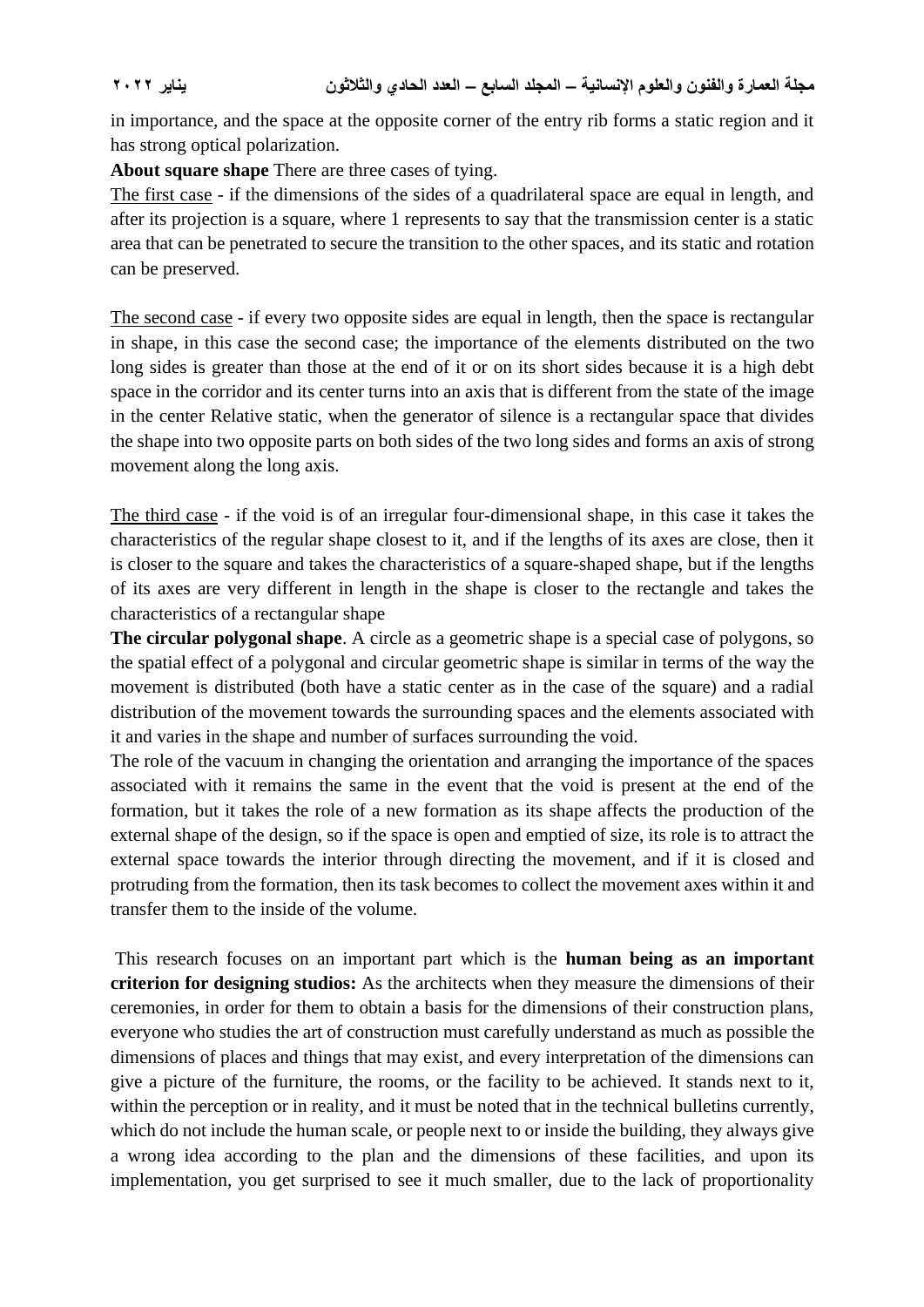between its various elements and because we set different scales spontaneously, instead of taking a true scale, as a starting point, and in order to avoid this, we have to determine who is undertaking the human scale project, and how the dimensions that we took the habit of conveying literally developed. He also has to know, according to the members of the natural person, what is the necessary volume occupied by him in his various positions and during the movement. We also have to know the type of tools and requirements that the person needs. Focusing here in our research on the requirements and needs of each student inside the drawing rooms that he uses and which directly affect the dimensions directly suitable for furniture and interiors within this studio.

## **Second: the practical aspect (from the researcher's design).**

The researcher presented a set of proposed solutions for the interior design of the drawing rooms at Al Shorouk Academy through treatments of the internal surfaces of walls, ceilings and floors in a way that allows achieving the functional and aesthetic aspect of the space, and the drawing tables were designed in a new and innovative way that allows students to carry out the work required of them and store all their things.

Innovative solutions have been developed through the interior design of the horizon, in a way that allows students to perform the various tasks required of them to produce the projects in their final appropriate form.

Innovative solutions have also been developed to organize tables in the horizontal projection in a way that allows carrying out all required activities and all project steps necessary to bring it out in its final form.

Then, finally, we reach a set of results and recommendations that focus mainly on reaching a set of design proposals for drawing studios and achieving an aesthetic and functional aspect that allows the exploitation of the internal spaces, the most appropriate exploitation to fulfill all the activities and tasks required, starting from introducing simple initial ideas to reaching the final form and with appropriate output methods.

## **References**

1-alqimaqiji, nahad tah, muqaranat al'ada' alfikrii altasmimii fi altaelim almiemarii mabin aistikhdam al'uslub alraqami wal'uslub altaqlidii , bahath manshur, majalat alraafidayn alhandasiata, aleiraq . 2011

[www.kau.edu.sa/files/137001/subjects/14010/.](http://www.kau.edu.sa/files/137001/subjects/14010/)

, bikar,hsam aldiyn muhamad, tatbiqat alhasib alali fi aleimarat , shabakat almaelumat aleankabutiat 2- www.kau.edu.sa/files/137001/subjects/14010/.

volume\_up

3-yusif, eabir samaa, aleimarat ma baed althawrat alraqamiat, almutmar alduwlaa althaalith liljameiat alearabiat liltasmim almiemaaraa bimusaeadat alhasib, msir.2008.

volume\_up

4- altybi, 'ahmad musead aitijahat altaelim almiemaari waltiqniyaat almustaqbaliat lilthawrat alraqamiat, almutamar almiemaari alsaadis, jamieat 'asyut, masr.2005 volume\_up